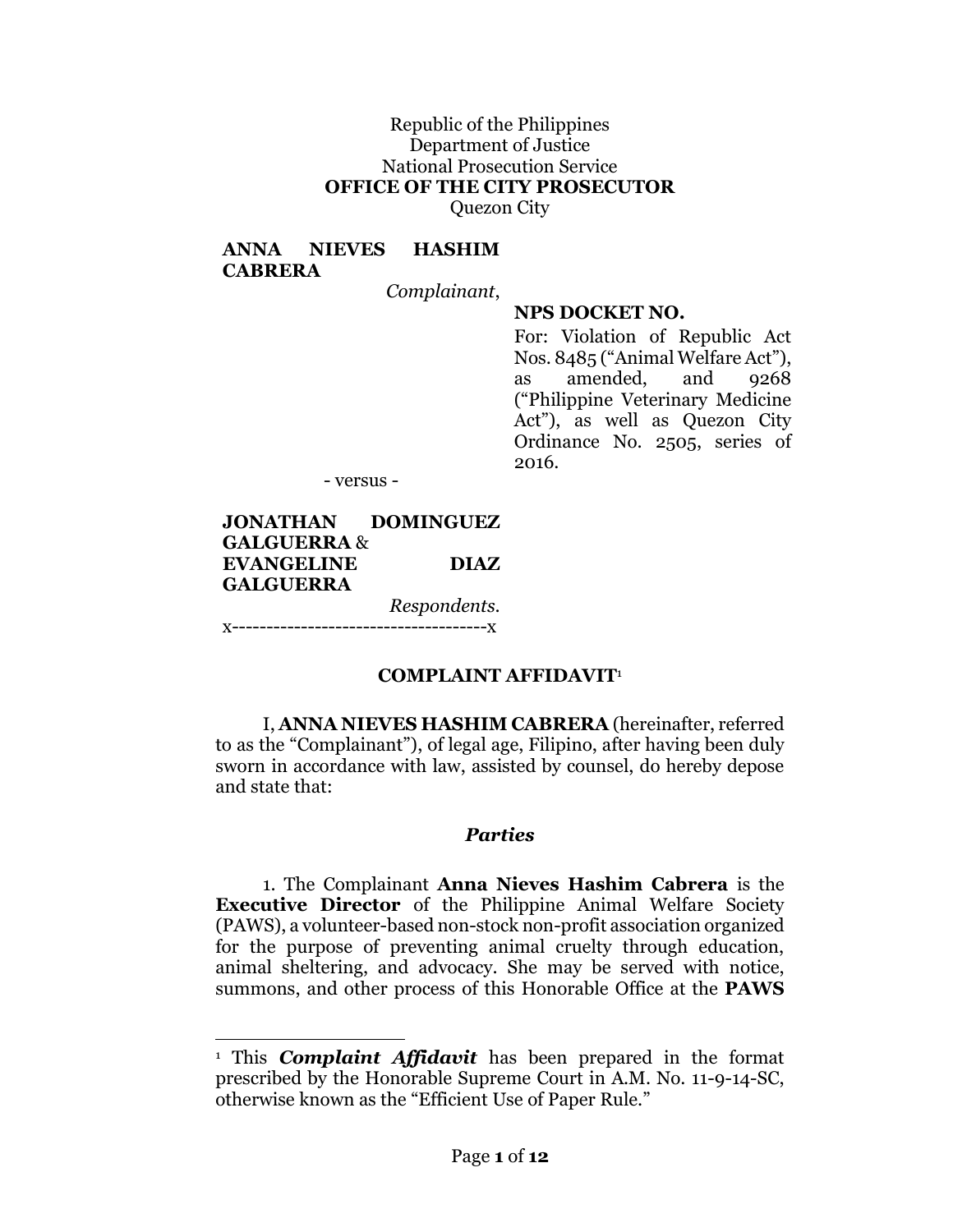#### **Animal Rehabilitation Center, Aurora Boulevard, Katipunan Valley, Loyola Heights, Quezon City**.

2. Pursuant to Section 52 of Republic Act No. 8485, otherwise known as the "Animal Welfare Act of 1998" (hereinafter, referred to as "R.A. No. 8485"), as amended by Republic Act No. 10631, PAWS is a member of the Committee on Animal Welfare (hereinafter, referred to as the "CAW") attached to the Department of Agriculture (hereinafter, referred to as the "DA").

3. The CAW is mandated by law to issue the necessary rules and regulation for the strict implementation of the provisions of R.A. No. 8485, including the setting of safety and sanitary standards, subject to the approval of the Secretary of the DA.

4. The Respondents are **Jonathan Dominguez Galguerra** and **Evangeline Diaz Galguerra** (hereinafter, referred to as the "Respondents"), of legal age, Filipino, with residence at the **# 349 F. Galguerra Drive, Talipapa, Quezon City**, where they may be served with notice, summons, and other process of this Honorable Office.

5. The Complainant has executed this *Complaint Affidavit* for the purpose of seeking the Respondents' indictment for violations of:

xxx

l

10. Philippine Animal Welfare Society (PAWS)

xxx

<sup>2</sup> **Section 5**. There is hereby created a Committee on Animal Welfare attached to the Department of Agriculture which shall, subject to the approval of the Secretary of the Department of Agriculture, issue the necessary rules and regulation for the strict implementation of the provisions of this Act, including the setting of safety and sanitary standards, within thirty (30) calendar days following its approval. Such guidelines shall be reviewed by the Committee every three years from its implementation or whenever necessary.

The Committee shall be composed of the official representatives of the following: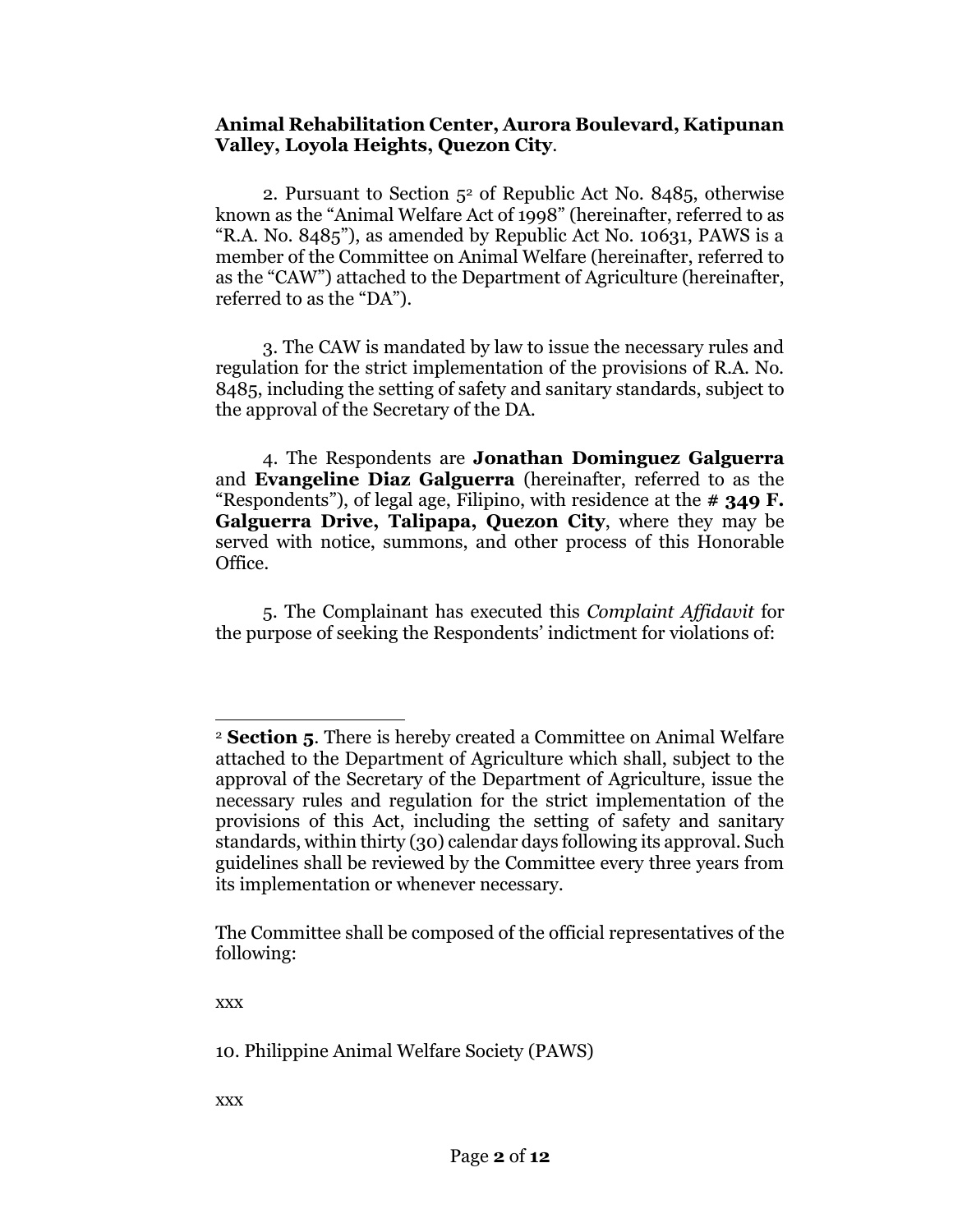- (a) Section 6 of R.A. No. 8485, as amended;
- (b) Section 30 of R.A. No. 9268l; and
- (c) Quezon City (Q.C.) Ordinance No. 2505, series of 2016.

6. Section 6 of R.A. No 8485 makes it unlawful for any person to torture, neglect, kill or otherwise maltreat any animal (outside of the exceptions specified therein):

**Section 6**. **It shall be unlawful for any person to torture any animal, to neglect to provide adequate care, sustenance or shelter**, or maltreat any animal or to subject any dog or horse to dogfights or horsefights, kill or cause or procure to be tortured or deprived of adequate care, sustenance or shelter, or maltreat or use the same in research or experiments not expressly authorized by the Committee on Animal Welfare. xxx (Emphasis supplied.)

7. Section 30 of R.A. No. 9268 punishes the unlawful practice of veterinary medicine:

Sec. 30. Unlawful Practice of Veterinary Medicine - t shall be unlawful for any person to practice veterinary medicine and any of its allied branches, including veterinary dentistry, without a valid and existing Certificate of Registration and Professional Identification Card issued by the Board of Veterinary Medicine and the Commission.

8. Section 35 of Q.C. Ordinance No. 2505, s. 2016, requires dog owners to register their animals with the Q.C. Veterinary Department:

SECTION 35. *REGISTRATION OF COMPANION DOGS AND CATS* – No person shall own, possess, keep or harbor any dog aged three (3) months or more within the territorial jurisdiction of Quezon City unless such dog is registered with the City Veterinary Department. xxx

#### *Statement of Facts*

9. On June 21, 2019, the PAWS received numerous reports of two untrained backyard breeders performing a caesarean delivery on their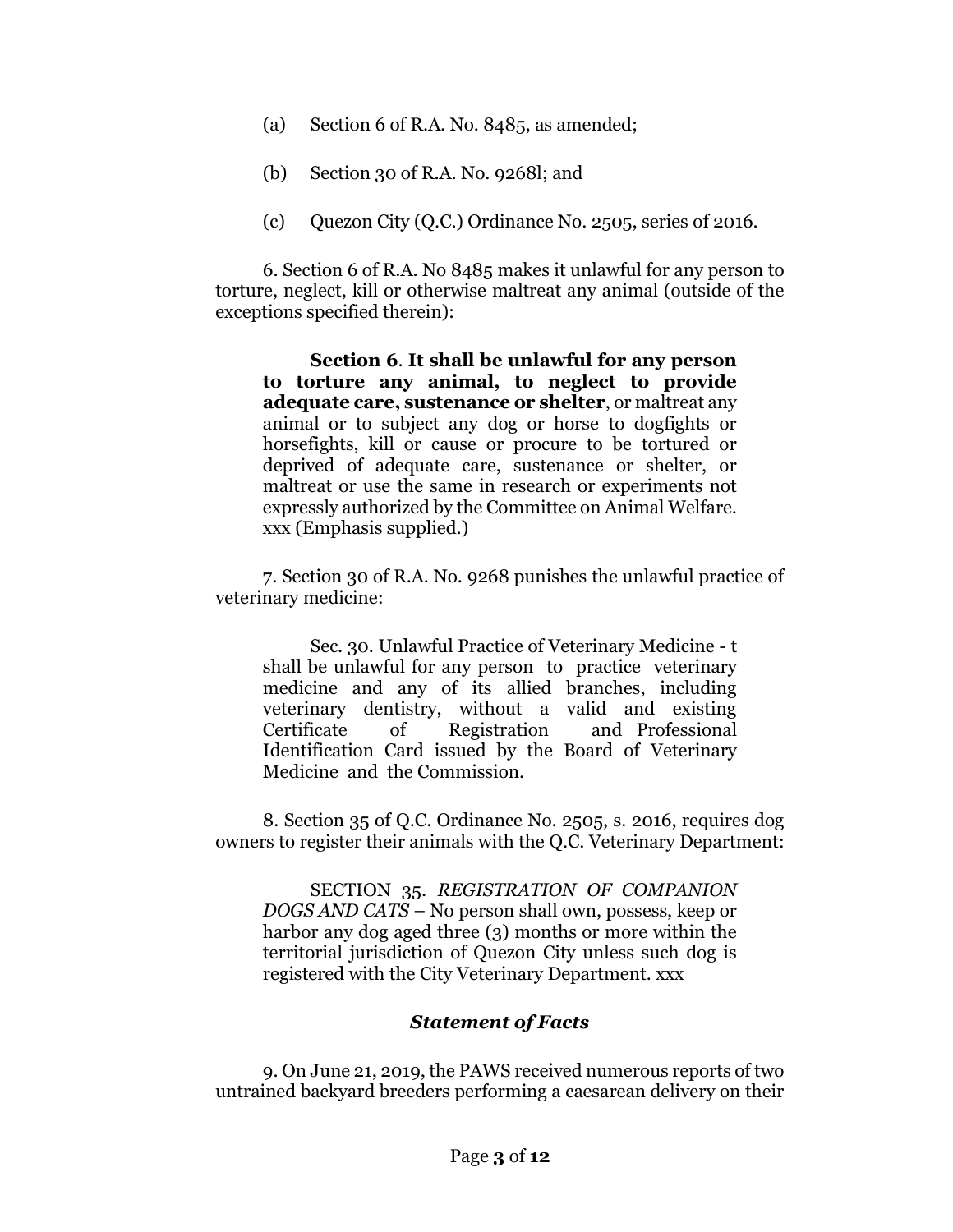unregistered pregnant poodle without the use of anesthesia, resulting in the dog's death.

10. Under the user name "Gie Diaz", one of the breeders posted pictures of the pregnant dog (that they were trying to sell), the mutilated carcass of the same dog after the botched caesarean delivery, pictures of the dog's puppies, and an admission that they had performed the aforementioned procedure, screen shots of which have been attached hereto as Annexes "A" to "A-3".

11. The Complainant also discovered that "Gie Diaz" was Respondent Evangeline Diaz Galguerra and that she and Respondent Jonathan Dominguez Galguerra had performed the impromptu caesarean delivery on their dog.

#### *Cause of Action*

#### *Owning an Unregistered Dog within Quezon City*

12. At the outset, considering the deceased animal was not registered with the Q.C. Veterinary Department, the Respondents clearly committed a violation of Q.C. Ordinance No. 2505, s. 2016.

#### *Unlawful Practice of Veterinary Medicine*

13. Furthermore, it must be emphasized that the Respondents performed a caesarean delivery on an animal despite not being registered veterinary professionals.

14. Pursuant to Section 29 (a) of R.A. No. 9268, the practice of veterinary medicine includes "the examination and/or diagnosis, treatment, surgery of, or the prescribing and dispensing of any remedy for, any injury to or disease, ailment or deformity of animals."

15. Considering that a caesarean delivery is a surgical procedure, it is clear that the Respondents practiced veterinary medicine without a valid and existing Certificate of Registration and Professional Identification Card issued by the Board of Veterinary Medicine and the Professional Regulation Commission.

#### *Torture, Neglect & Maltreatment of an Animal Resulting in its Death*

16. Rule 6.1 of the Animal Welfare Act's Implementing Rules and Regulations ("IRR") defines cruelty to animals as "treatment that is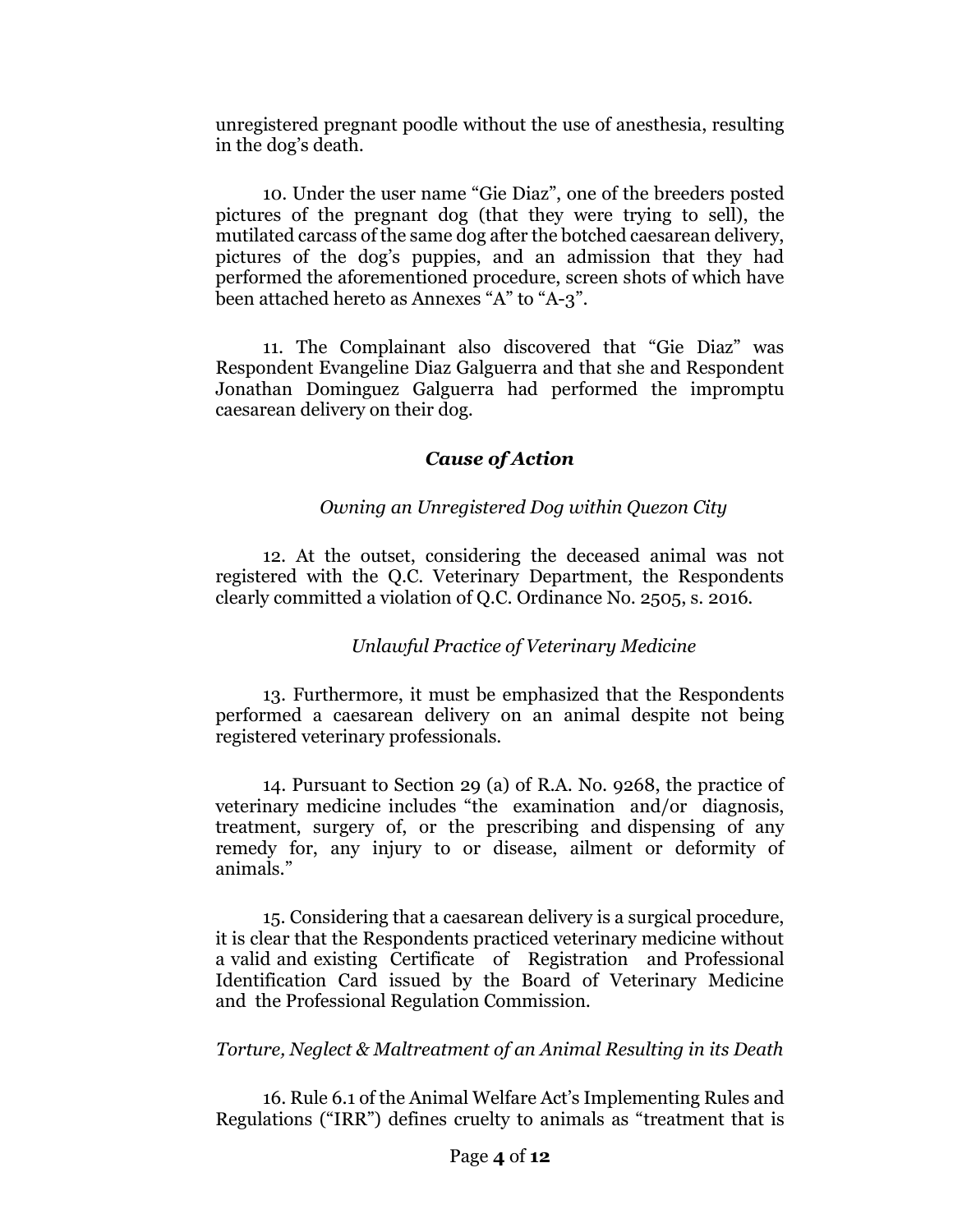inhumane such as but not limited to overcrowding, neglect or failure to provide adequate care, sustenance and shelter, unnecessary restraint."

17. Rule 6.5 of the same IRR requires an animal's owner to provide the veterinary care necessary to maintain its health and wellbeing:

**Rule 6.5.** *Veterinary Care* - A person responsible for the welfare of an animal shall, in accordance with his or her means, provide said animal with the veterinary care necessary to maintain its health and well-being, and ensure that the animal receives all vaccinations required by law, rules, or regulations. A regular veterinary medical examination and referral to a duly licensed veterinarian must be made if any animal is sick, injured or in pain or suffering. Veterinarians may certify on the necessity or propriety of care or treatment of animals while in their custody.

18. This is reiterated in 4.57 (c) of Q.C. Ordinance No. 2505, s. 2016, which requires a dog's owner to provide it veterinary care deemed necessary by a reasonably prudent person to relieve distress from injury, neglect or disease.

19. Thus, by performing a surgical procedure themselves without being registered veterinary professionals (and without using anesthesia), the Respondents not only maltreated and abused an animal by inflicting needless pain and causing its death, they also neglected to provide the animal and the puppies they delivered from it with the veterinary care demanded by the situation.

20. Considering the foregoing, it is respectfully submitted that the Complainant has adduced sufficient evidence to establish that probable cause exists to indict the Respondents for violations of the aforementioned statutes.

#### **AFFIANTS FURTHER SAYETH NAUGHT**.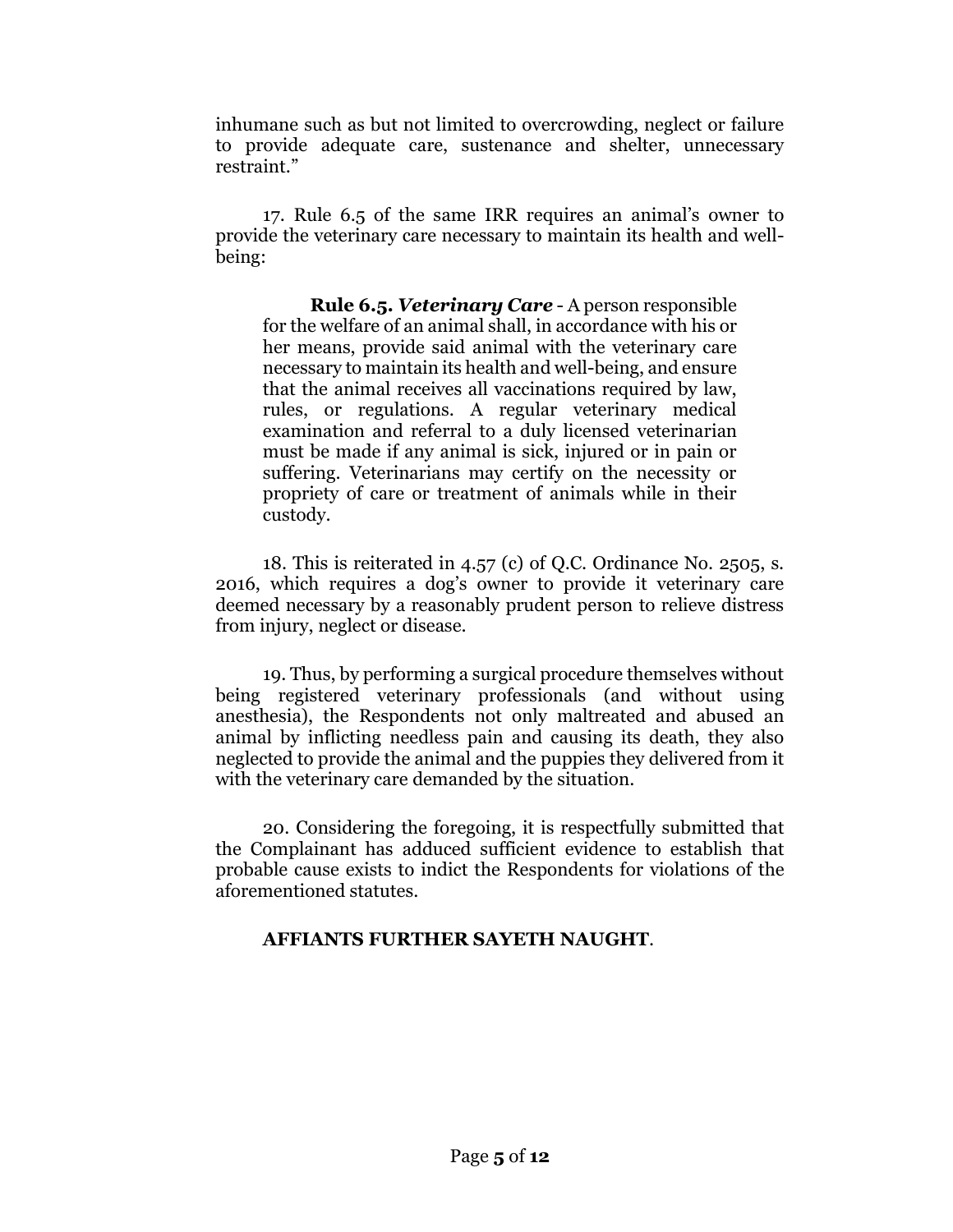**IN WITNESS WHEREOF**, We have hereunto affixed our signatures this **25th** day of **June 2019**, in **Quezon City**.

#### **ANNA NIEVES HASHIM CABRERA** *Complainant*

**SUBSCRIBED AND SWORN** to before me this **25th** day of **June 2019**. I further certify that I have personally examined the *affiants* and am satisfied that they have voluntarily and knowingly executed the foregoing *Complaint Affidavit*.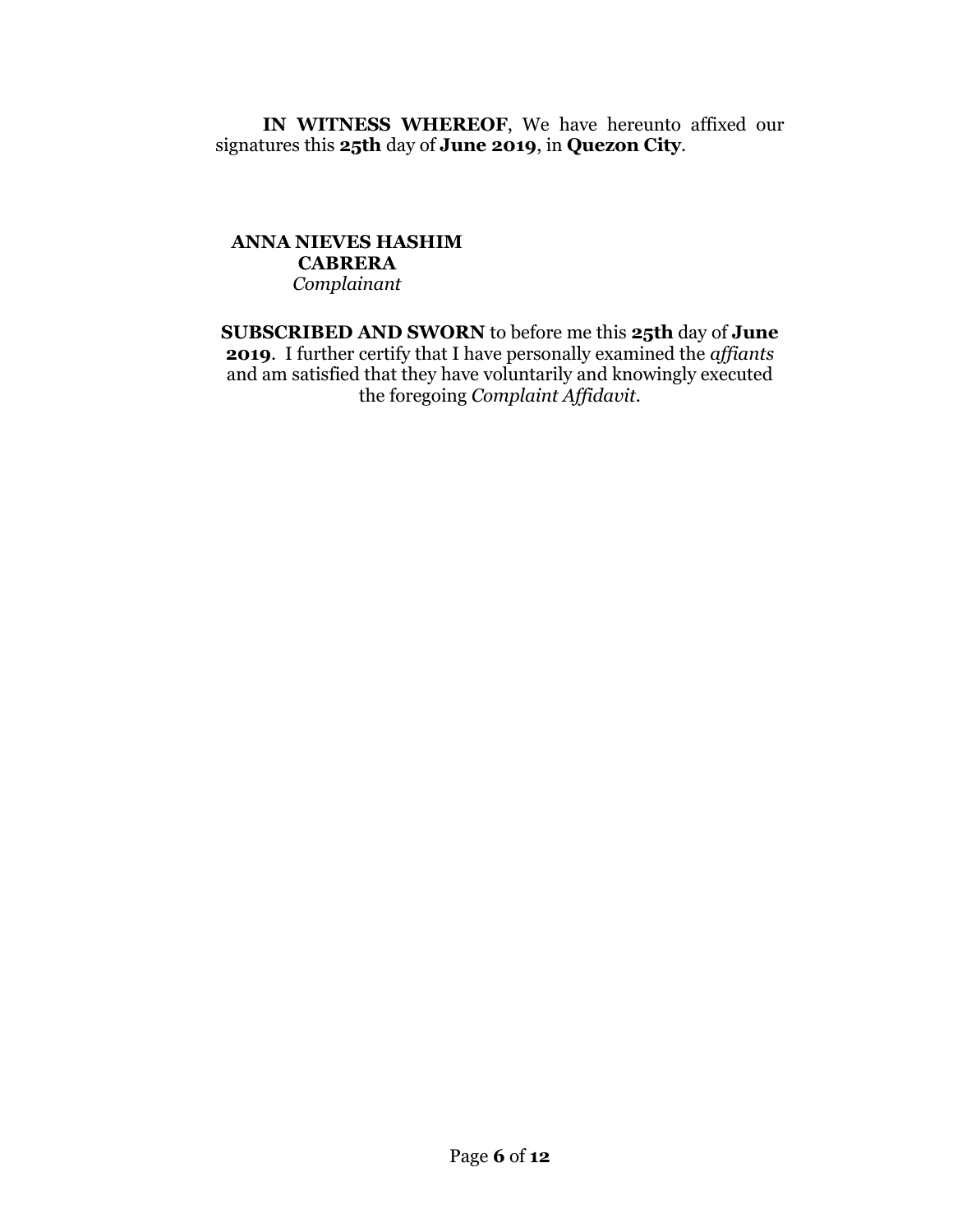# **ANNEX "A"**国目 **GIE DIAZ** Jun 2 at 3:30 PM  $\cdot$   $\odot$ Preggy rush qc **The Co**  $\mathbf{H}$ 085 3 Comments 'n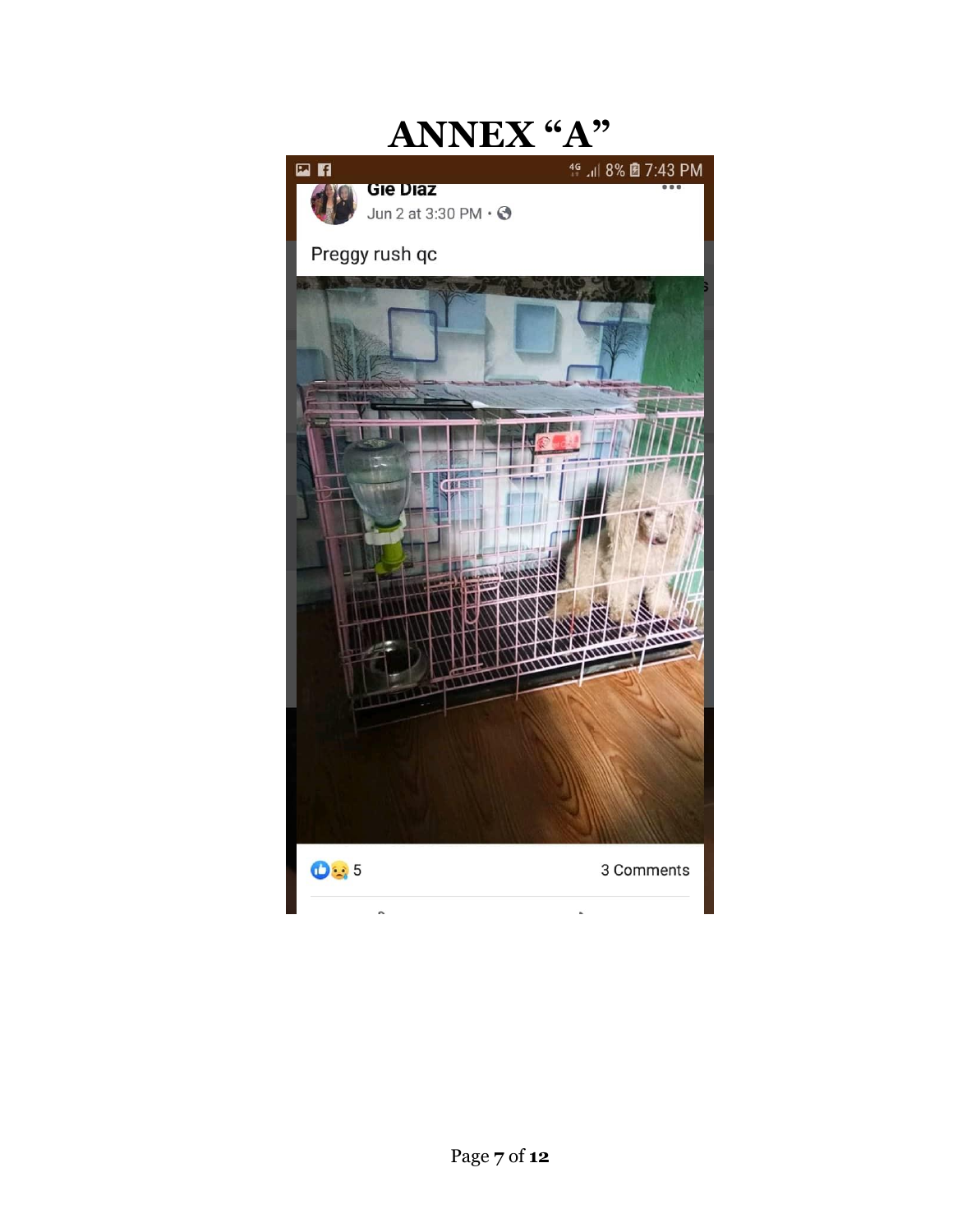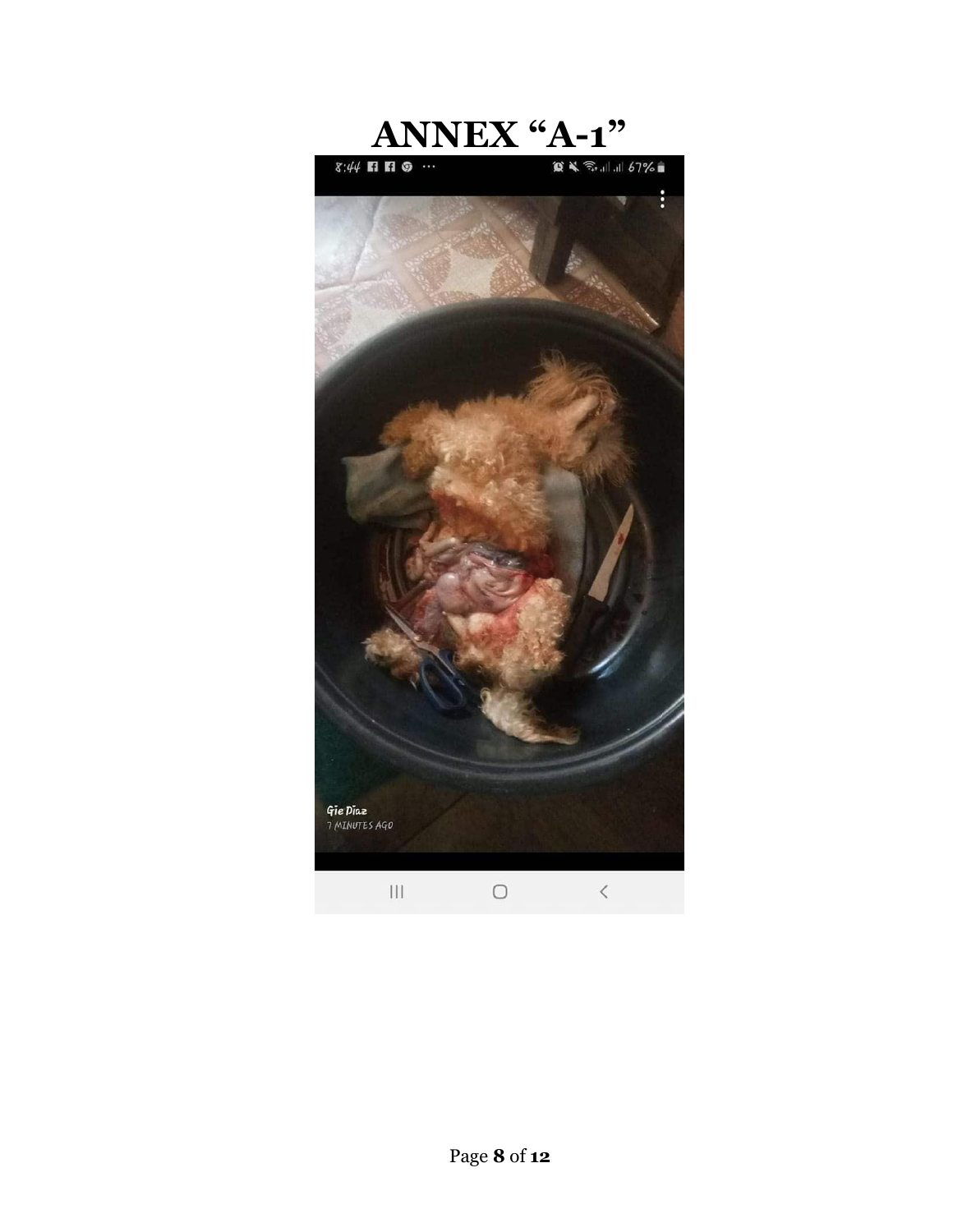#### **ANNEX "A-2"**<br>  $\frac{45 \text{ m} \cdot 94\% \text{ m} \cdot 50 \text{ AM}}{244 \text{ m} \cdot 94\% \text{ m} \cdot 50 \text{ AM}}$  $\circ \circ \circ$ Q Search  $\bullet$  $\bigodot^5$  $\circledcirc$  $\hat{\varphi}$  $\mathbb{Z}$  $\begin{tabular}{|c|c|} \hline \quad \quad & \quad \quad & \quad \quad \\ \hline \quad \quad & \quad \quad & \quad \quad \\ \hline \quad \quad & \quad \quad & \quad \quad \\ \hline \end{tabular}$

Pahelp namatay ang nanay buhay ang mga babi

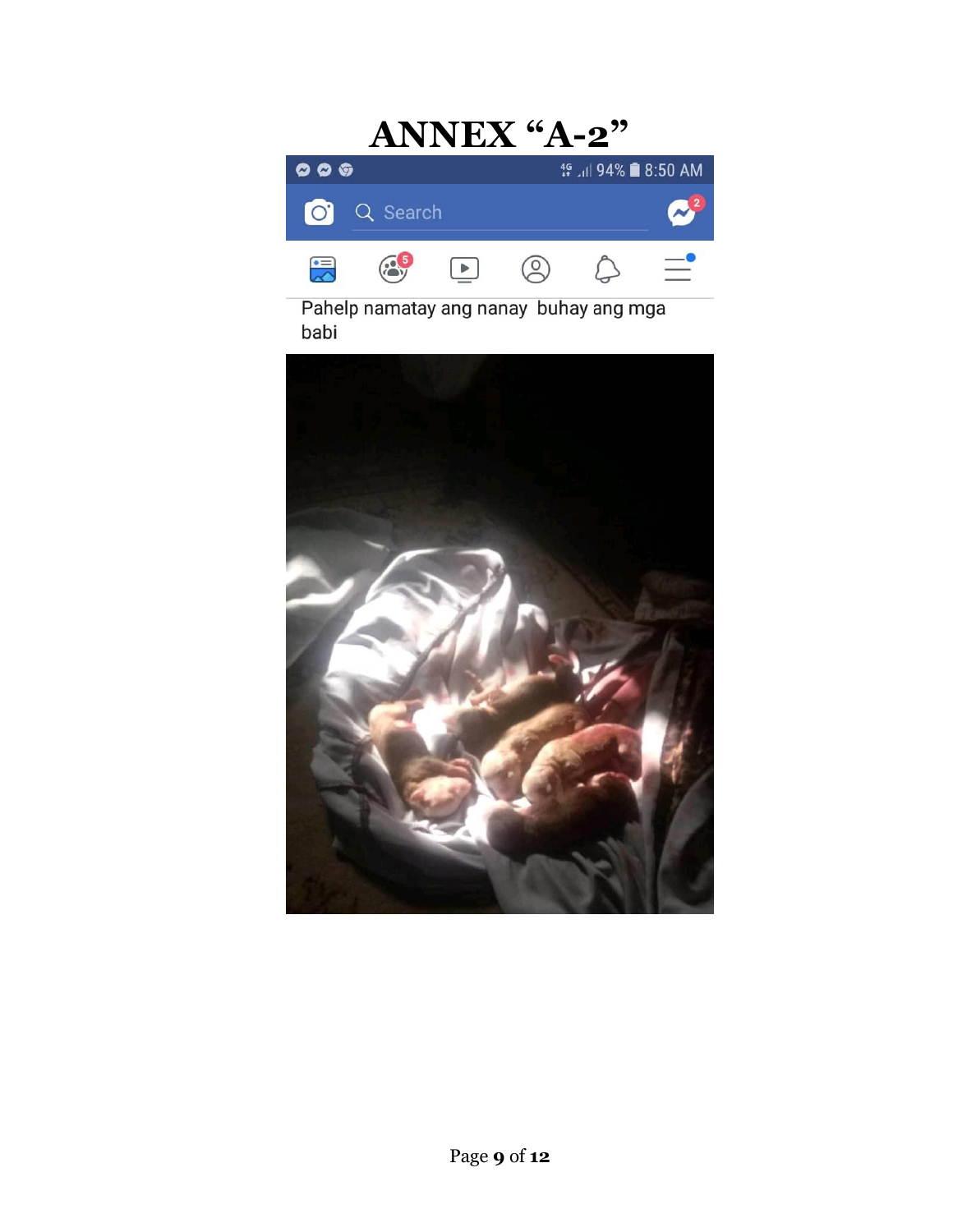| <b>ANNEX "A-</b>                                          |                                                                                                                                                                                                                                                                                                                                                                                                                                           |
|-----------------------------------------------------------|-------------------------------------------------------------------------------------------------------------------------------------------------------------------------------------------------------------------------------------------------------------------------------------------------------------------------------------------------------------------------------------------------------------------------------------------|
| $\bullet$ 30 You and 126 others $\rightarrow$             |                                                                                                                                                                                                                                                                                                                                                                                                                                           |
|                                                           | Daryl Andrew Supan Fely Rodriguez Gatmaitan pinatay                                                                                                                                                                                                                                                                                                                                                                                       |
|                                                           | <b>Melody Kaezer</b><br>cs po ba?                                                                                                                                                                                                                                                                                                                                                                                                         |
|                                                           | 3h<br>Like                                                                                                                                                                                                                                                                                                                                                                                                                                |
|                                                           | Leonard Bagalacsa Melody Kaezer cs without anesthesi                                                                                                                                                                                                                                                                                                                                                                                      |
|                                                           | <b>Romnick Malabiga</b><br>Baket po namatay?                                                                                                                                                                                                                                                                                                                                                                                              |
|                                                           | 3h<br>Like                                                                                                                                                                                                                                                                                                                                                                                                                                |
|                                                           | <b>Mc Rosales</b><br>Be strong babies.                                                                                                                                                                                                                                                                                                                                                                                                    |
|                                                           | 3h<br>Like                                                                                                                                                                                                                                                                                                                                                                                                                                |
|                                                           | <b>Gie Diaz</b><br>Walang vet dito at nakamatayan ng momy dog ng<br>hindi pa nanganganak ung time na un naggalawan<br>ang mga baby sa tyan nia lakas loob naming<br>ginawang iligtas kahit sa oras na un ay luhaaan<br>kami sa pagkamatay ng momy dog pero ganun man<br>kangahas ung ginawa namin sa dog namin ay may<br>5 baby kaming naligtas at ngayon sa tulong ng<br>concern advice ng iba dito ay nagawa kong icare<br>ang mga baby |
|                                                           | $\bigcirc$ $\bigcirc$ $\bigcirc$ 27<br>3h <b>Angry</b>                                                                                                                                                                                                                                                                                                                                                                                    |
|                                                           | View 11 previous replies                                                                                                                                                                                                                                                                                                                                                                                                                  |
|                                                           | Rica Marie S. Ocampo Rayven Crayg diyos ko naaawa a                                                                                                                                                                                                                                                                                                                                                                                       |
|                                                           | Rayven Crayg Rica Marie S. Ocampo asan po ung unang                                                                                                                                                                                                                                                                                                                                                                                       |
|                                                           | Kris Diane Barril-Sunpongco jusko qc lang naman pla,                                                                                                                                                                                                                                                                                                                                                                                      |
|                                                           | <b>Luningning Gutierrez</b><br>Hanap po kau sa katabing bahay baka may bagong<br>panganak na aso, need po nila makadede                                                                                                                                                                                                                                                                                                                   |
| Cancel<br>An admin or moderator will review your request. |                                                                                                                                                                                                                                                                                                                                                                                                                                           |
|                                                           |                                                                                                                                                                                                                                                                                                                                                                                                                                           |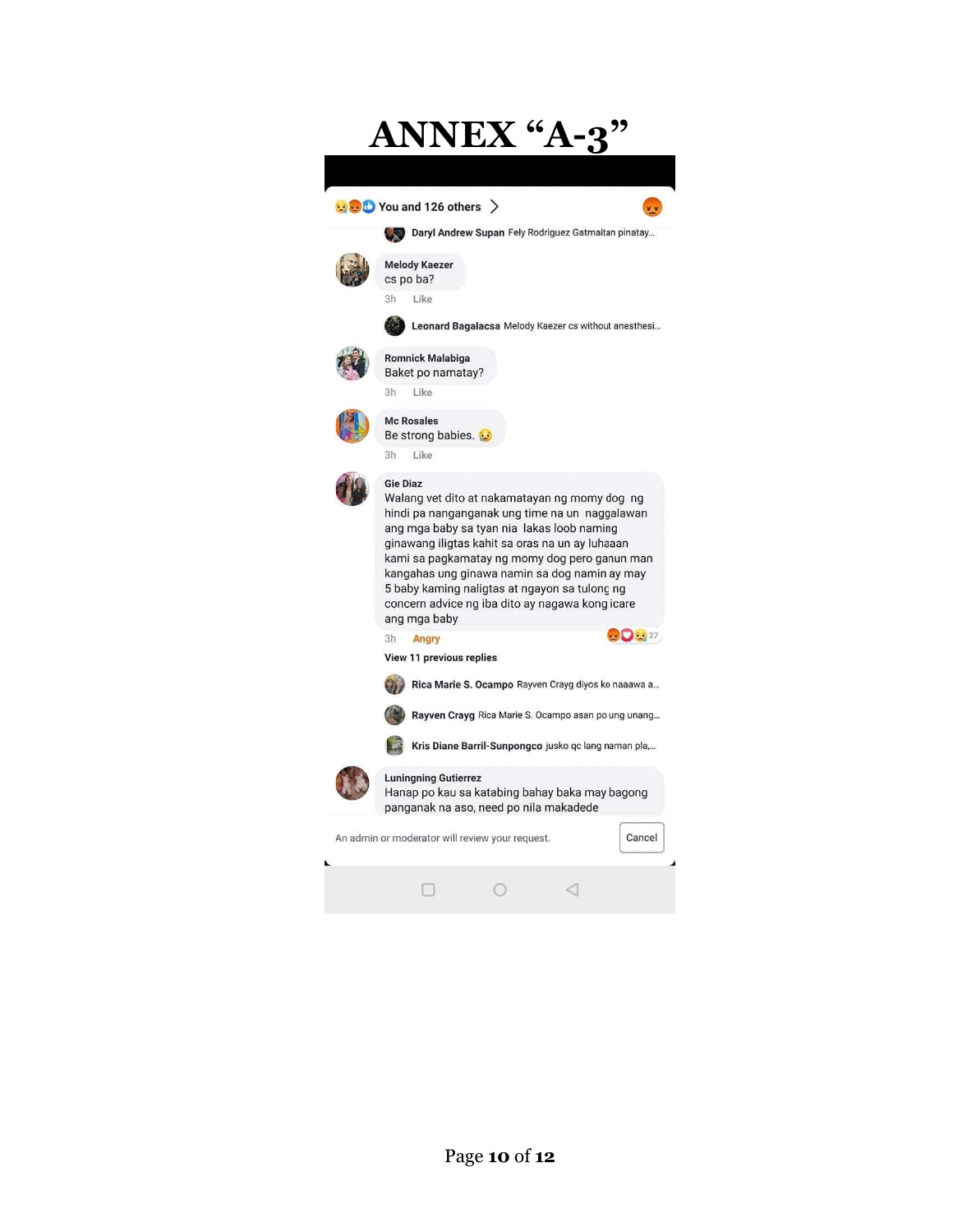### **ANNEX "A-4"**



Dun sa video na binura nila, kitang kita na bubay pa yung aso bago nya hiwain eh, tapos ilang minutes nag update sya na patay na yung aso sa tsk tsk

See translation



Hiniwa ang tiyan ng isang buntis na aso ng mismong amo nito para raw maisalba ang buhay ng mga tuta dahil namatay na raw ang aso. Pero binatikos ito animal rights groups.

Sa mga Kapuso abroad, tumutok o mag-subscribe sa GMA Pinoy TV, GMA Life TV, at GMA News TV International para sa iba pang mga balita.

See translation